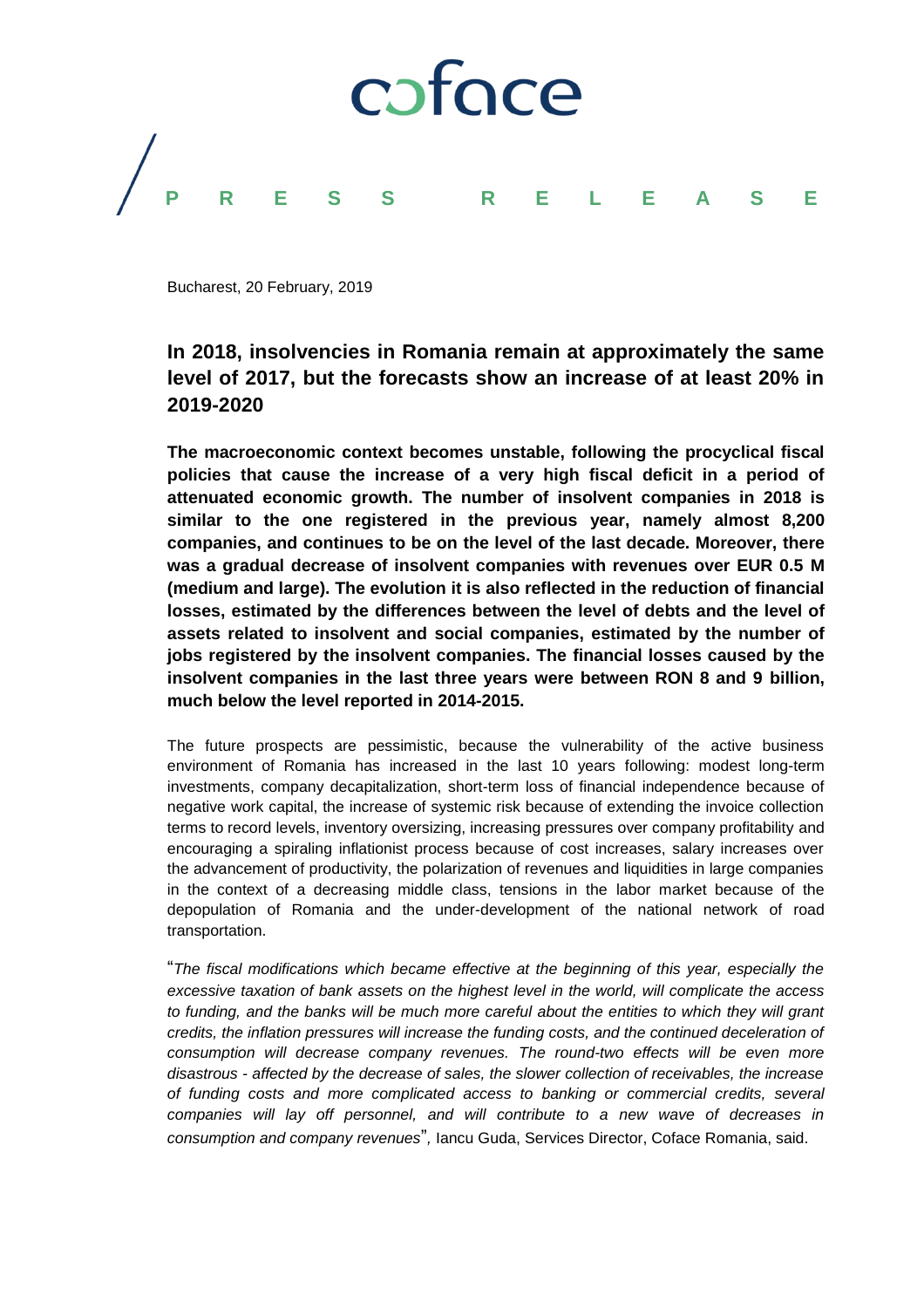

### **Sectors most affected by insolvencies**

 $\overline{a}$ 

In most studies conducted by Coface Romania regarding the evolution of insolvencies, the first 10 sectors with the highest number of companies under insolvency remained the same, and the only changes were related to the ranking order, but with variations of one, maximum two positions.

The most open insolvencies in 2018 were **in constructions (1,321),** followed by **retail (1,293)** and **wholesale and distribution (1,239).** By analyzing the evolution of insolvencies in the last 5 years, we notice a trend to consolidate the concentration degree of the volumes from the first three, and the first five sectors, respectively.

## **Mixture of challenges and external risks, which will influence the evolution of insolvencies**

In the context of increasing external risks and internal macroeconomic unbalance, company vulnerability causes an increase in the number of insolvencies in 2019-2020 of at least 20%. The phenomenon becomes worrisome also because of the amplification of financial and social losses propagated by these factors in the context of the very high contagion effect from the business environment by the already much extended payment terms between companies.

"*The number of the companies which ceased their activities in 2018 exceeds the 140,000 threshold and is close to the maximum level of the last decade. At the same time, the number of newly registered limited liability companies decreased in 2018, by 9%, in the context of the high pressures of salary costs, workforce migration, increasing the funding costs and fiscal unpredictability. This may indicate the deterioration of trust in the long-term prospects of economy from current entrepreneurs or those that intend to incorporate companies*"*,* Eugen Anicescu, Country Manager, Coface Romania, said.

In addition, the increasingly restrictive US monetary policies, the commercial war between China and USA, the unprecedented volatility of stock exchange indexes in the last ten years, the deceleration of economic growth in China, and the geopolitical conflicts and tensions increase the risks of recession in 2019-2020.

# **Factors that indicate the increasing vulnerability of Romanian companies in the context of the next recession<sup>1</sup> :**

 **Long-term investments** are exceeded by amortization (asset obsolescence), given that their weight in the total decreased to 44% in 2017, compared to 63% in 2008, which reflects very modest long-term investments and a decrease in the competitiveness of active companies in Romania;

*<sup>1</sup> The press release indicated only 6 factors, please consult the Insolvency Study in order to see the other 4 vulnerabilities.*